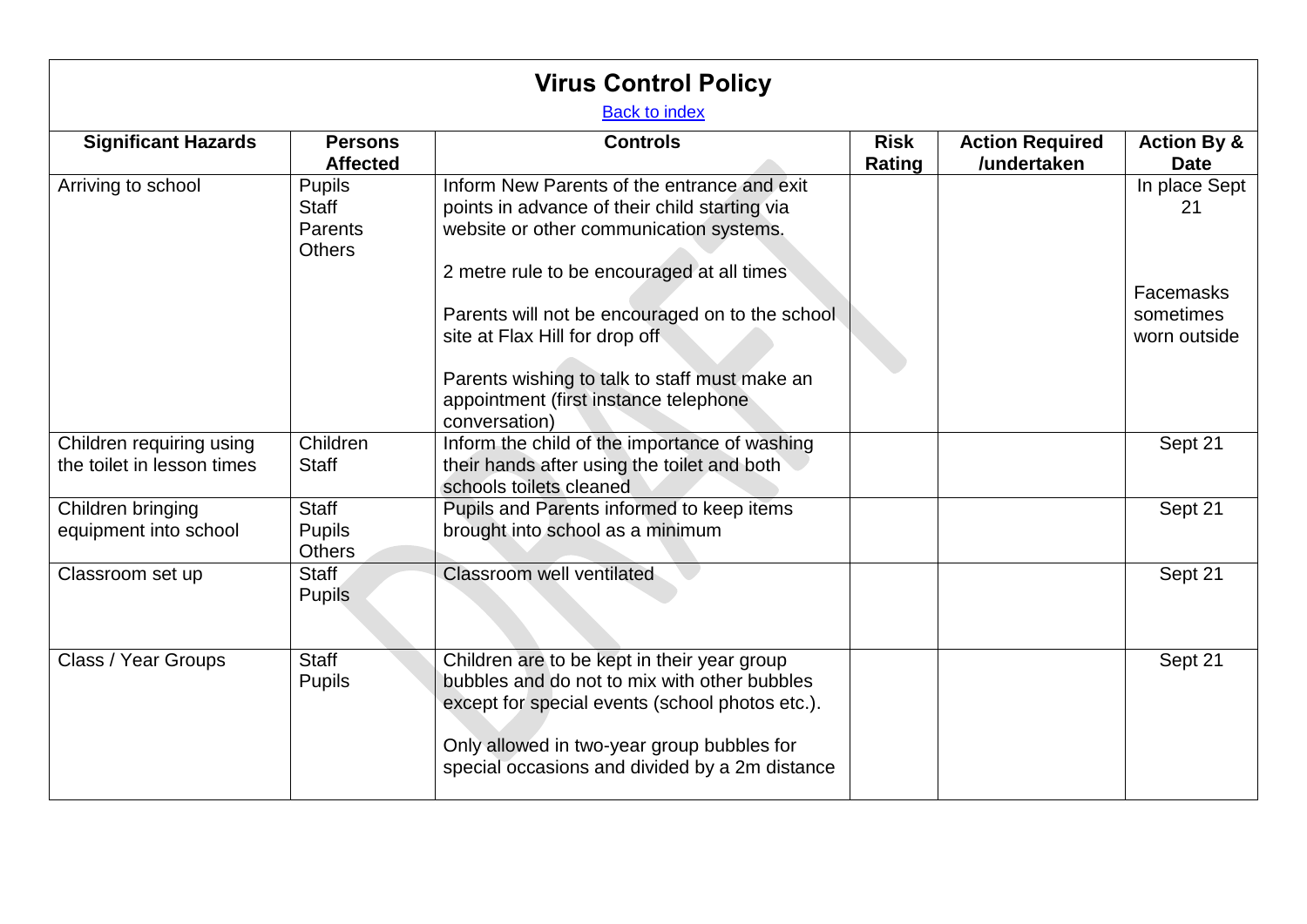|                                                  |                               | Lunches staggered so only two year groups in<br>at any one time and kept apart                                                                                                                                                                                                                                                                                                                                                                                                                                                                                              |  |                                         |
|--------------------------------------------------|-------------------------------|-----------------------------------------------------------------------------------------------------------------------------------------------------------------------------------------------------------------------------------------------------------------------------------------------------------------------------------------------------------------------------------------------------------------------------------------------------------------------------------------------------------------------------------------------------------------------------|--|-----------------------------------------|
| Use of school resources in<br>individual bubbles | Staff<br><b>Pupils</b>        | Where possible keep the use of shared<br>resources minimal<br>Pupils should use their own pencils and pens<br>and not share                                                                                                                                                                                                                                                                                                                                                                                                                                                 |  | Sept 21                                 |
| Taking items/resources<br>home                   | <b>Staff</b><br><b>Pupils</b> | Unnecessary taking home of resources<br>discouraged                                                                                                                                                                                                                                                                                                                                                                                                                                                                                                                         |  | Sept 21                                 |
| <b>Assemblies</b><br><b>Collective Worship</b>   | <b>Staff</b><br><b>Pupils</b> | Keep assemblies / worship separate to<br>individual year groups or if room available keep<br>year groups separated by at least 2 metres.                                                                                                                                                                                                                                                                                                                                                                                                                                    |  | Sept 21                                 |
| <b>Educational Visits</b>                        | <b>Staff</b><br><b>Pupils</b> | No visits until Spring term 22 at earliest                                                                                                                                                                                                                                                                                                                                                                                                                                                                                                                                  |  | No trips until<br>Spring 22<br>earliest |
| Attendance in schools                            | <b>Pupils</b>                 | It is vital for all children to return to school to<br>minimise as far as possible the longer-term<br>impact of the pandemic on children's education,<br>wellbeing and wider development.<br>Parents' duty to secure that their child attends<br>regularly at school where the child is a<br>registered pupil at school and they are of<br>compulsory school age;<br>Schools' responsibilities to record attendance<br>and follow up absence<br>The availability to issue sanctions, including<br>fixed penalty notices in line with local<br>authorities' codes of conduct |  | ongoing                                 |
| Use of Supply teachers<br>and other staff        | <b>Staff</b><br><b>Pupils</b> | Where possible minimise their movement<br>around school and keep them in the same<br>bubbles                                                                                                                                                                                                                                                                                                                                                                                                                                                                                |  | Internal used<br>wherever<br>possible   |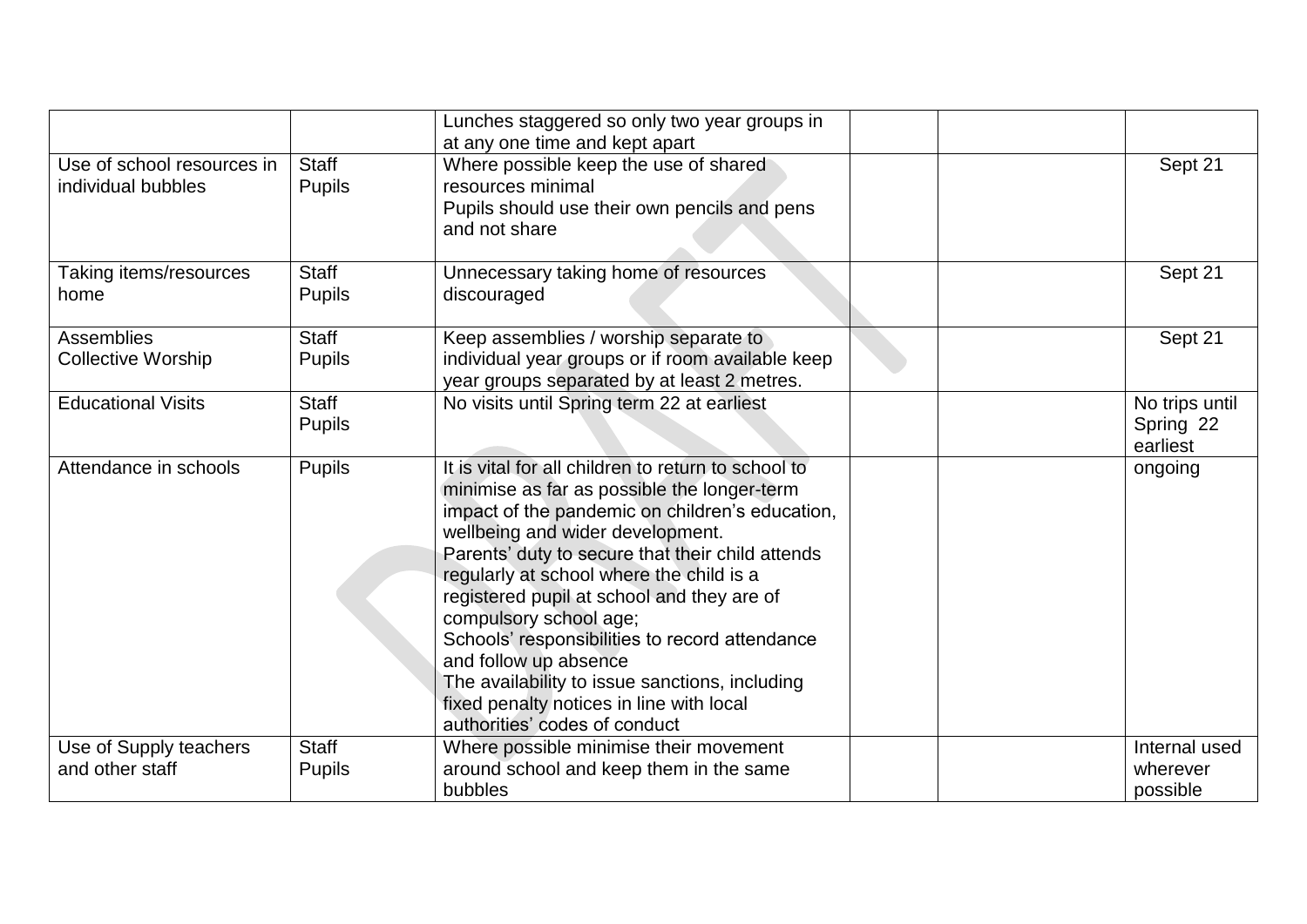| Before and After school<br>clubs | Pupils<br><b>Staff</b>        | Class grouped at FH and LH in year groups to<br>prevent mixing<br>LH children to be kept separate in Hall<br>Arrange for same staff to deliver before and<br>after care provision to reduce risk.                                                                                                                                                                                                                                           |                                                                                                        | Year group<br>grouped at<br>FH to prevent<br>$mixing - LH$<br>children to be<br>kept separate<br>in Hall |
|----------------------------------|-------------------------------|---------------------------------------------------------------------------------------------------------------------------------------------------------------------------------------------------------------------------------------------------------------------------------------------------------------------------------------------------------------------------------------------------------------------------------------------|--------------------------------------------------------------------------------------------------------|----------------------------------------------------------------------------------------------------------|
| <b>Break times</b>               | <b>Pupils</b>                 | Staggered break times in Year group bubbles.                                                                                                                                                                                                                                                                                                                                                                                                | Year groups kept<br>apart                                                                              | Sept 21                                                                                                  |
| Lunch breaks                     | <b>Staff</b><br><b>Pupils</b> | Rota system in place for children to eat Lunches<br>and sandwiches in Year groups in hall                                                                                                                                                                                                                                                                                                                                                   |                                                                                                        | Sept 21                                                                                                  |
| First Aid – minor treatment      | <b>Staff</b><br><b>Pupils</b> | Where minor first aid treatment is required First<br>Aiders must ensure they wear gloves and a face<br>covering if prolonged face to face contact when<br>dealing with injuries.<br>Where possible (age and maturity of child) ask<br>them to wipe away any blood or hold cold<br>compresses etc.<br>Ensure records of injury and treatment are<br>recorded and who administered first aid<br>treatment.<br>Always wash hands after contact | First aid to take<br>place in class<br>Any serious<br>incidents parents<br>called to clean child<br>up | Sept 21                                                                                                  |
| First Aid - Life threatening     | <b>Staff</b><br><b>Pupils</b> | In the event of a serious injury or incident call<br>999 immediately.<br>Wear face covering and gloves when in close<br>contact or dealing with bodily fluids<br><b>ADULTS</b><br>In the event of CPR being required it is advised<br>only chest compressions are given if you<br>believe the person may be infected or you<br>choose not to want to give mouth to mouth                                                                    |                                                                                                        | Sept 21                                                                                                  |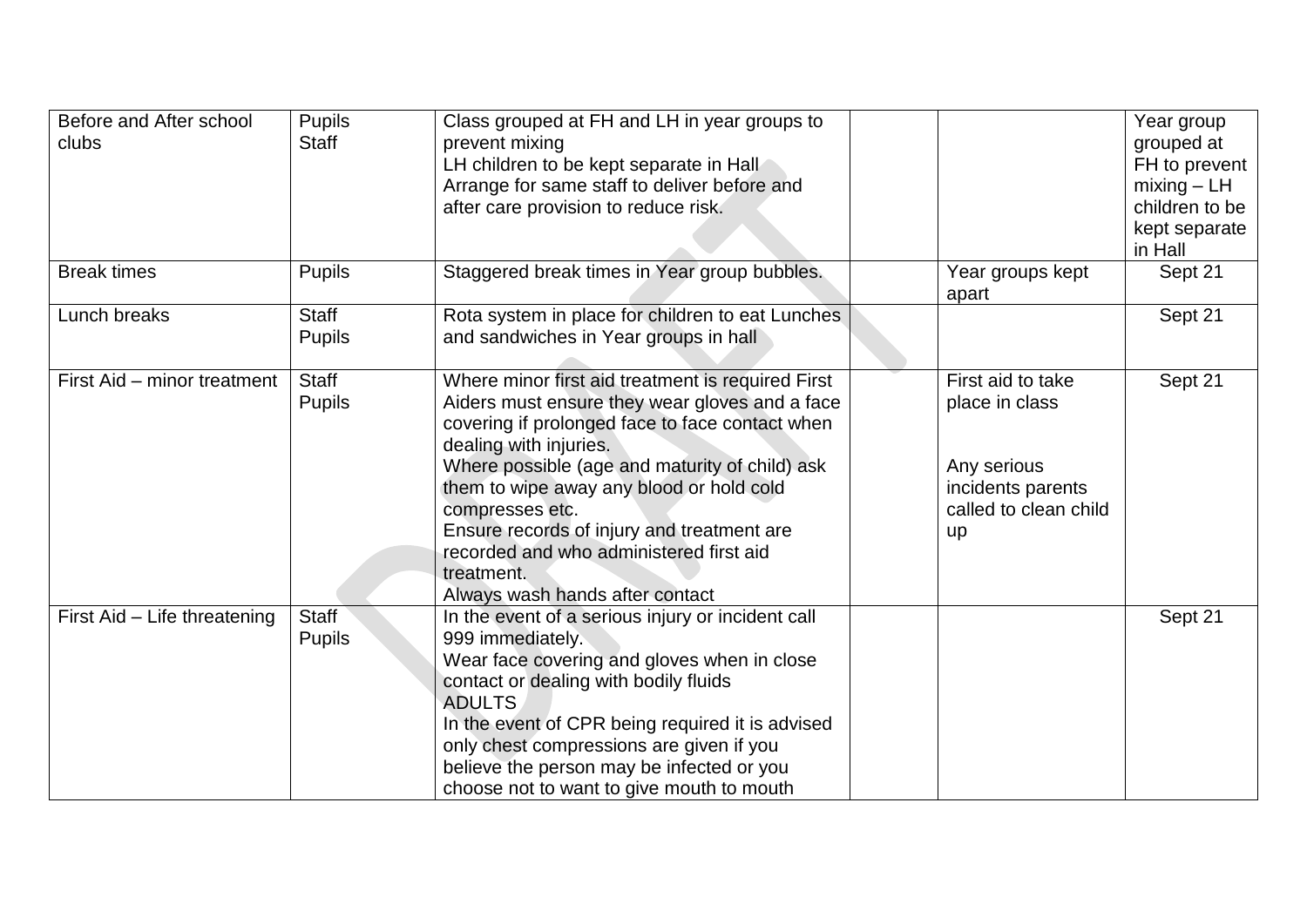|                                   |                                                | cover their mouth with a cloth.<br>Use of a defib if available (one both sites).<br>Always wash hands after contact<br><b>CHILDREN</b><br>In the event of CPR being required it is advised<br>where possible to continue with the 5 rescue<br>breaths and then chest compressions.<br>Use of a defib if available.                                                                                                                                                                                             |  |         |
|-----------------------------------|------------------------------------------------|----------------------------------------------------------------------------------------------------------------------------------------------------------------------------------------------------------------------------------------------------------------------------------------------------------------------------------------------------------------------------------------------------------------------------------------------------------------------------------------------------------------|--|---------|
| <b>First Aid &amp; Medication</b> | <b>Staff</b><br><b>Pupils</b><br><b>Others</b> | Always wash hands after contact<br>First Aiders must always wear gloves when<br>administering first aid procedures.<br>It is advisable a face covering is worn if having<br>to deliver close contact first aid. (always refer to<br>up to date information from Gov.UK)<br>Any dressings used to be double bagged.<br>Where any medications are administered try<br>and encourage the pupils to self-administer or<br>consider wearing a face covering (always refer<br>to up to date information from Gov.UK) |  | Sept 21 |
| <b>Intimate Care</b>              | <b>Staff</b>                                   | When staff are carrying out any intimate care<br>they must: (as per their usual requirements)<br>Wear gloves<br>Wear an apron<br>Wear a mask<br>Nappies, wipes etc. must be double bagged and<br>placed into a bin (preferably a closed bin)<br>Soiled clothes to be double bagged and given to<br>Parents on collection of child.<br>Staff must wash their hands once gloves and<br>masks are removed<br>A poster to be displayed of instructions which<br>must be followed.                                  |  | Sept 21 |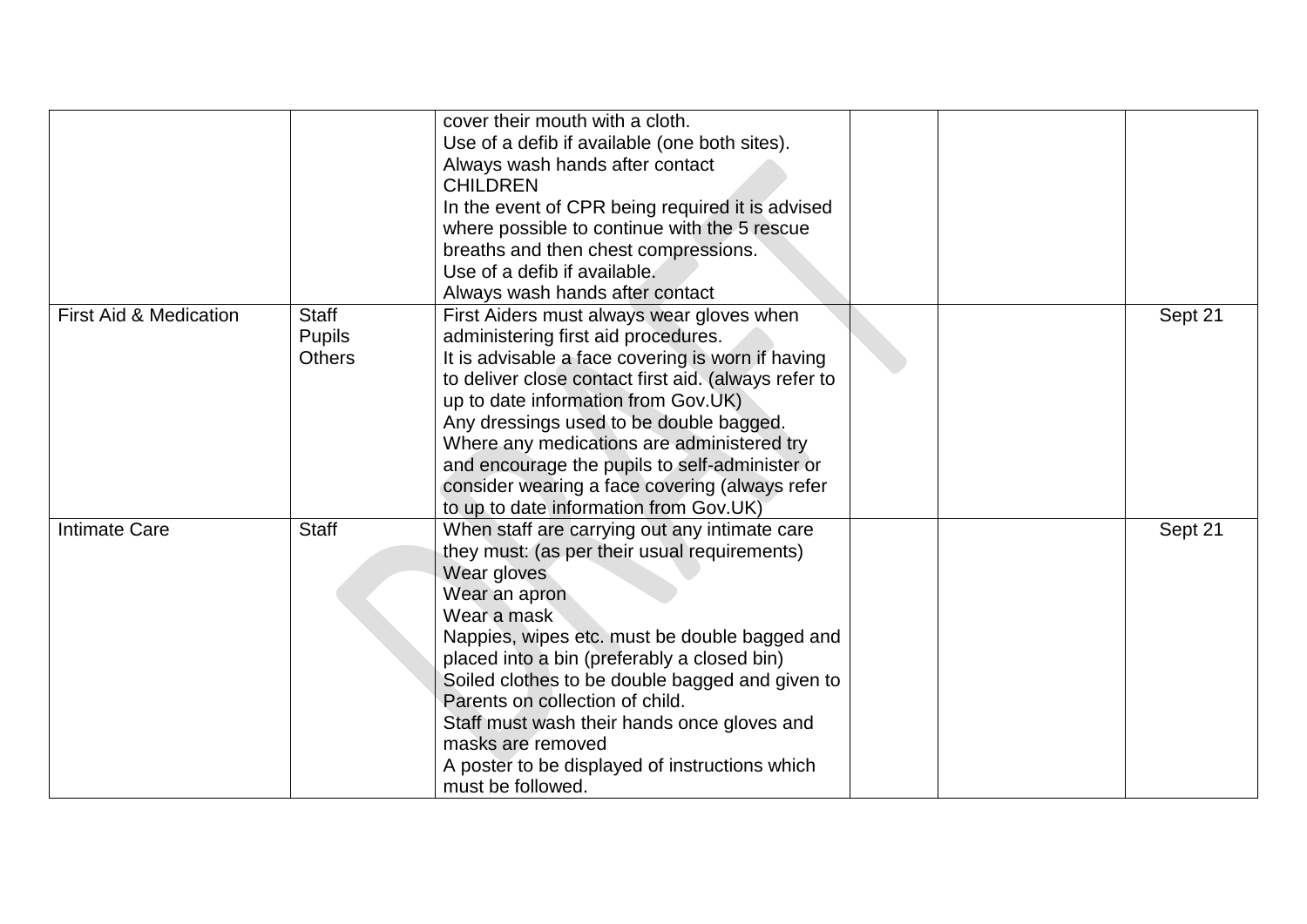|                             |               | Record all intimate care carried out.              |                       |         |
|-----------------------------|---------------|----------------------------------------------------|-----------------------|---------|
| Children with behavioural   | <b>Staff</b>  | Where possible allow the child to vent their       |                       | Sept 21 |
| issues                      |               | frustrations                                       |                       |         |
|                             |               | Where possible allow child to be in a room on      |                       |         |
|                             |               | their own or outside                               |                       |         |
|                             |               | If team teach techniques are required, and there   |                       |         |
|                             |               | is a risk of spitting it may be advisable advised  |                       |         |
|                             |               | to wear a face covering.                           |                       |         |
| Children leaving at the end | <b>Staff</b>  | One-way system in place (Flax Hill) – not          |                       | Sept 21 |
| of the school day.          | Parents       | possible Lark Hall without using indoor entry.     |                       |         |
|                             | <b>Others</b> |                                                    |                       |         |
| Children leaving at the end | <b>Staff</b>  | Pupils to be informed of the requirement to        |                       | Sept 21 |
| of the school day.          | Parents       | maintain social distancing when leaving school.    |                       |         |
| Walking home alone or not   | <b>Others</b> | Staff on duty outside to ensure pupils leave in a  |                       |         |
| being collected by Parent   |               | safe manner.                                       |                       |         |
|                             |               |                                                    |                       |         |
| Parent wishing to talk to   | <b>Staff</b>  | Parents will be informed that the majority of      | In staff and parent   | Sept 21 |
| staff                       |               | conversations with staff will be either over the   | handbook              |         |
|                             |               | phone or if this is not possible a meeting will be |                       |         |
|                             |               | arranged, and social distancing rules observed.    |                       |         |
|                             |               | Parents will be discouraged in congregating        |                       |         |
|                             |               | around the school site.                            |                       |         |
| <b>Testing positive</b>     | <b>Staff</b>  | If someone tests positive for a virus, they should |                       | Sept 21 |
|                             | <b>Pupils</b> | follow the latest guidance                         |                       |         |
|                             | <b>Others</b> |                                                    |                       |         |
| Spread of infection         | <b>Staff</b>  | Spillages of bodily fluids, e.g. respiratory and   |                       | Sept 21 |
|                             | <b>Pupils</b> | nasal discharges, are cleaned up immediately in    | No trips taking place |         |
|                             | <b>Others</b> | line with guidance, using PPE at all times.        | before Summer 21      |         |
|                             |               | Parents are informed not to bring their children   |                       |         |
|                             |               | to school or on the school premises if they show   |                       |         |
|                             |               | signs of being unwell.                             |                       |         |
|                             |               | Any child showing one of the three symptoms of     |                       |         |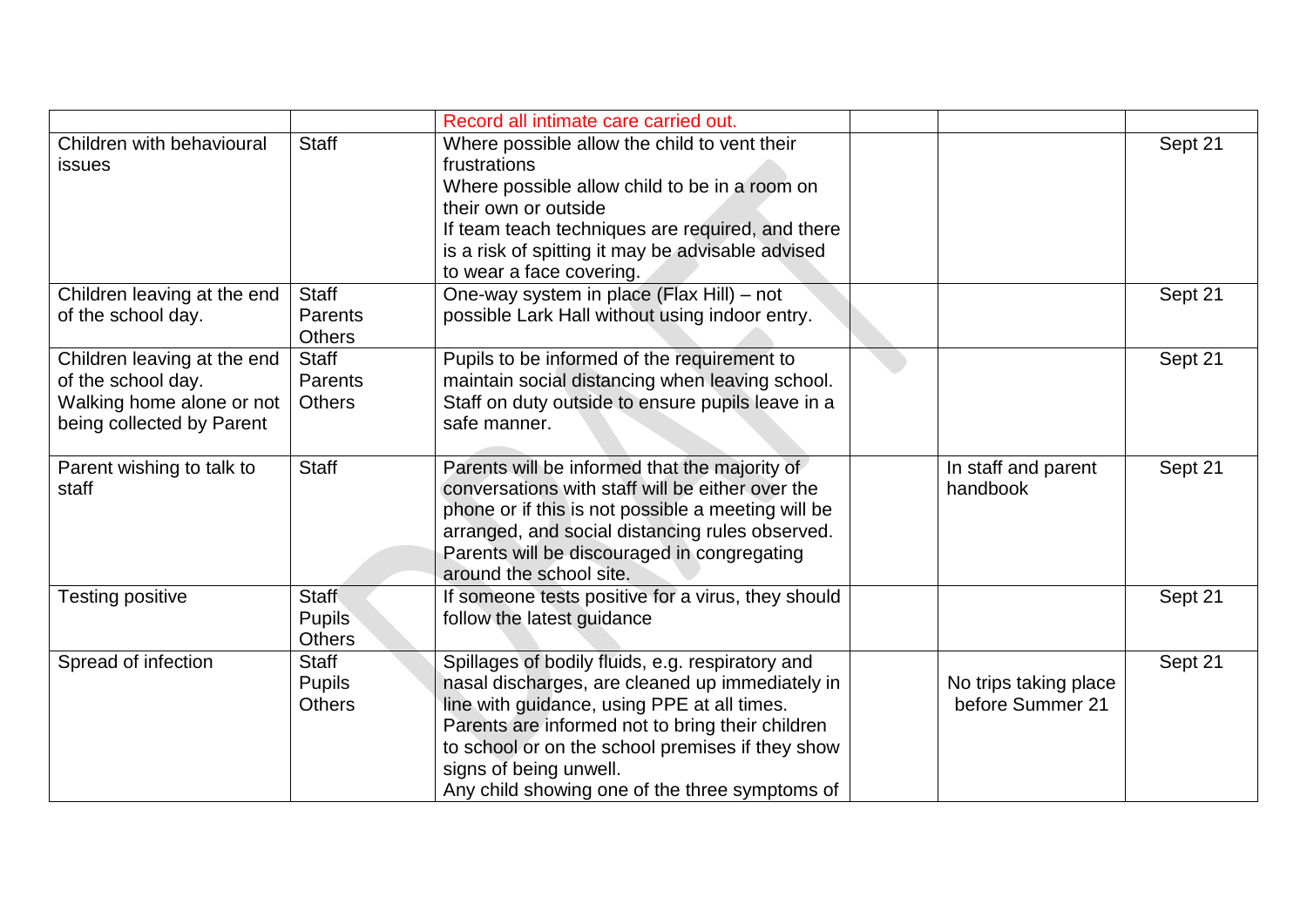|                                           |                               | covid must have a negative pcr test before they<br>return to school<br>Staff and pupils do not return to school before<br>the minimum recommended exclusion period (or<br>the 'self-isolation' period) has passed, in line<br>with national guidance.<br>Parents notify the school if their child has an<br>impaired immune system or a medical condition<br>that means they are vulnerable to infections.<br>The school in liaison with individuals' medical<br>professionals where necessary, reviews the<br>needs of pupils who are vulnerable to infections.<br>Any additional provisions for pupils who are<br>vulnerable to infections are put in place by the<br>head teacher, in liaison with the pupil's parents<br>where necessary. |  |         |
|-------------------------------------------|-------------------------------|-----------------------------------------------------------------------------------------------------------------------------------------------------------------------------------------------------------------------------------------------------------------------------------------------------------------------------------------------------------------------------------------------------------------------------------------------------------------------------------------------------------------------------------------------------------------------------------------------------------------------------------------------------------------------------------------------------------------------------------------------|--|---------|
| Poor management of<br>infectious diseases | <b>Staff</b><br><b>Pupils</b> | Everyone is instructed to monitor themselves<br>and others and look out for similar symptoms if                                                                                                                                                                                                                                                                                                                                                                                                                                                                                                                                                                                                                                               |  | Sept 21 |
|                                           | <b>Others</b>                 | a pupil or staff member has been sent home                                                                                                                                                                                                                                                                                                                                                                                                                                                                                                                                                                                                                                                                                                    |  |         |
|                                           |                               | with suspected coronavirus.                                                                                                                                                                                                                                                                                                                                                                                                                                                                                                                                                                                                                                                                                                                   |  |         |
|                                           |                               | Staff are vigilant and report concerns about their                                                                                                                                                                                                                                                                                                                                                                                                                                                                                                                                                                                                                                                                                            |  |         |
|                                           |                               | own, a colleague's or a pupil's symptoms to the<br>Headteacher or SLT as soon as possible.                                                                                                                                                                                                                                                                                                                                                                                                                                                                                                                                                                                                                                                    |  |         |
|                                           |                               | The school is consistent in its approach to the                                                                                                                                                                                                                                                                                                                                                                                                                                                                                                                                                                                                                                                                                               |  |         |
|                                           |                               | management of suspected and confirmed cases                                                                                                                                                                                                                                                                                                                                                                                                                                                                                                                                                                                                                                                                                                   |  |         |
|                                           |                               | of coronavirus.                                                                                                                                                                                                                                                                                                                                                                                                                                                                                                                                                                                                                                                                                                                               |  |         |
|                                           |                               | The school is informed by pupils' parents when                                                                                                                                                                                                                                                                                                                                                                                                                                                                                                                                                                                                                                                                                                |  |         |
|                                           |                               | pupils return to school after having coronavirus                                                                                                                                                                                                                                                                                                                                                                                                                                                                                                                                                                                                                                                                                              |  |         |
|                                           |                               | - the school informs the relevant staff.                                                                                                                                                                                                                                                                                                                                                                                                                                                                                                                                                                                                                                                                                                      |  |         |
|                                           |                               | Staff inform the headteacher when they plan to                                                                                                                                                                                                                                                                                                                                                                                                                                                                                                                                                                                                                                                                                                |  |         |
|                                           |                               | return to work after having coronavirus.                                                                                                                                                                                                                                                                                                                                                                                                                                                                                                                                                                                                                                                                                                      |  |         |
| <b>Water fountains</b>                    | <b>Staff</b>                  | All water fountains off – children bring in                                                                                                                                                                                                                                                                                                                                                                                                                                                                                                                                                                                                                                                                                                   |  | Sept 21 |